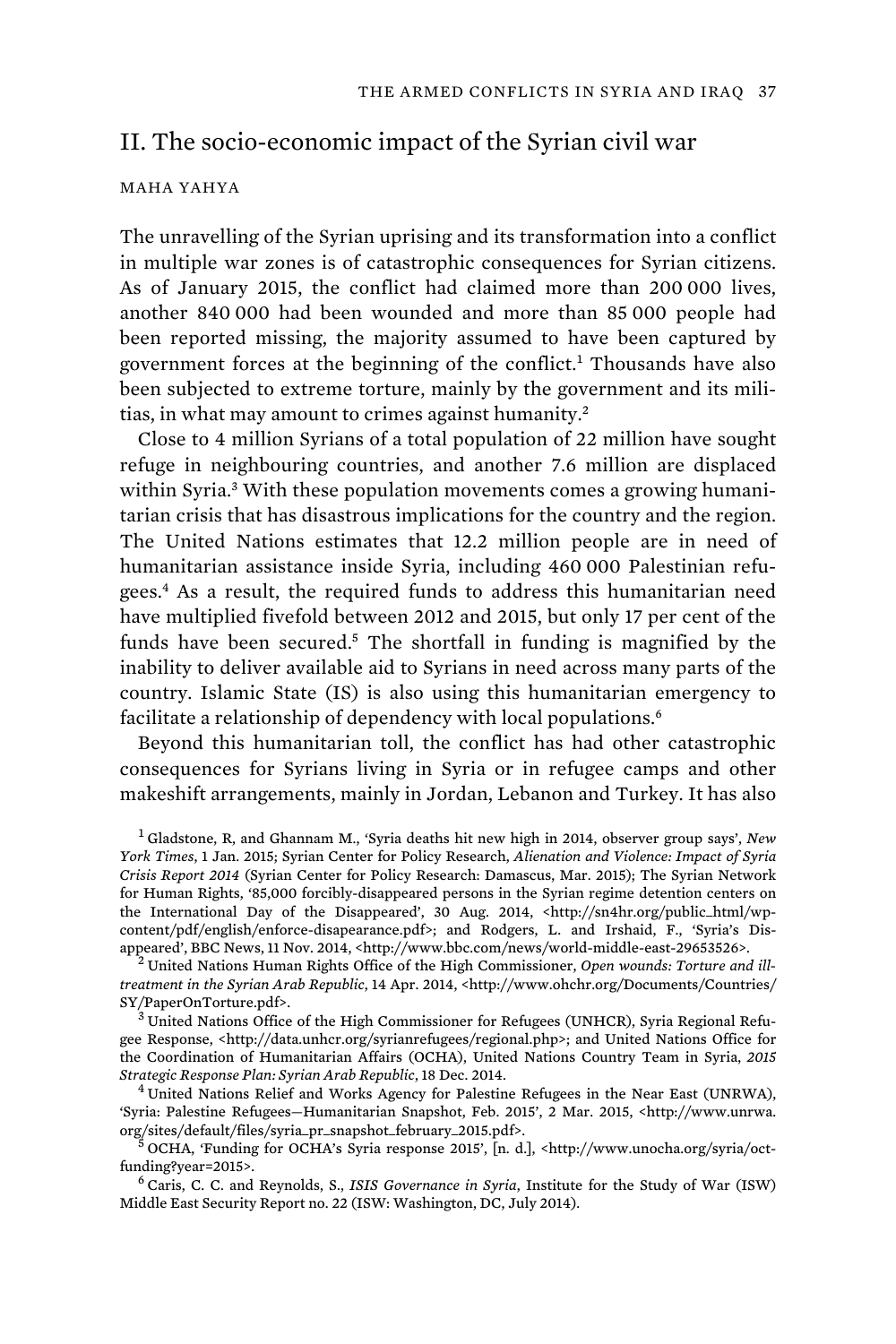exacerbated pre-existing challenges in each of those countries and generated new problems. In time, these may greatly exacerbate security challenges for the region.

#### Economic devastation, physical desolation and collapse in service provision

### *Macro-economy and social spending<sup>7</sup>*

Four years of armed conflict have devastated the Syrian economy. The total economic loss from the start of the conflict until the end of 2014 is an estimated \$202.6 billion, of which damage to capital stock accounts for 35.5 per cent.<sup>8</sup> Syria's gross domestic product (GDP) decreased by almost 50 per cent in real terms between 2010 and 2015, while inflation or hyperinflation rates were estimated to have reached 229 per cent by early 2015.<sup>9</sup> The Syrian Government is facing a severe budget deficit that reached 40.5 per cent in 2014, with public debt relative to GDP rising to 147 per cent.<sup>10</sup> Government revenue as a percentage of GDP dropped significantly, in part, due to a decrease in tax collection and dramatic increases in government expenditure.<sup>11</sup>

The budget deficit coupled with the growth in military expenditures meant that the Syrian Government cut social spending and withdrew from the provision of essential social services in the areas not under its control. This has adversely impacted the health, education and food security of Syrian citizens, and left vulnerable groups, such as female-headed households, children, pre-conflict refugees, returnee migrant workers and small farmers and herders, to fend for themselves.

#### *Territorial disintegration and decline in services*

The provision of essential services has disintegrated following the loss of territorial control by the Syrian Government and the establishment of alternative systems of governance and ad hoc local administrative struc-

 $<sup>7</sup>$  In conflict situations obtaining accurate economic data is almost impossible. The figures in this</sup> section are projections of economic losses carried out by the United Nations Economic and Social Commission for Western Asia (ESCWA) and other entities. Projections by ESCWA are based on

 $8$  'UN-backed report details "ruinous" effects of Syrian war', VOA News, 11 Mar. 2015, <http://www.voanews.com/content/un-backed-report-details-ruinous-effects-of-syrian-war/26754 39.html>; and Syrian Center for Policy Research (note 1).<br><sup>9</sup> 'Annual Data and Forecast—Syria', Economist Intelligence Unit, 10 Mar. 2015,

<http://country.eiu.com/article.aspx?articleid=942952678&Country=Syria&topic=Economy&subtop ic=Charts and tables&subsubtopic=Annual data and forecast>; and Matthew. O., 'What Syria teaches us about hyperinflation', *The Atlantic*, 29 Aug. 2013.<br><sup>10</sup> Syrian Center for Policy Research (note 1). <sup>11</sup> ESCWA, *Conflict in the Syrian Arab Republic—Macroeconomic Implications and Obstacles to* 

*Achieving the Millennium Development Goals*, E/ESCWA/EDGD/2014 Technical Paper no. 5 (ESCWA: Beirut, June 2014).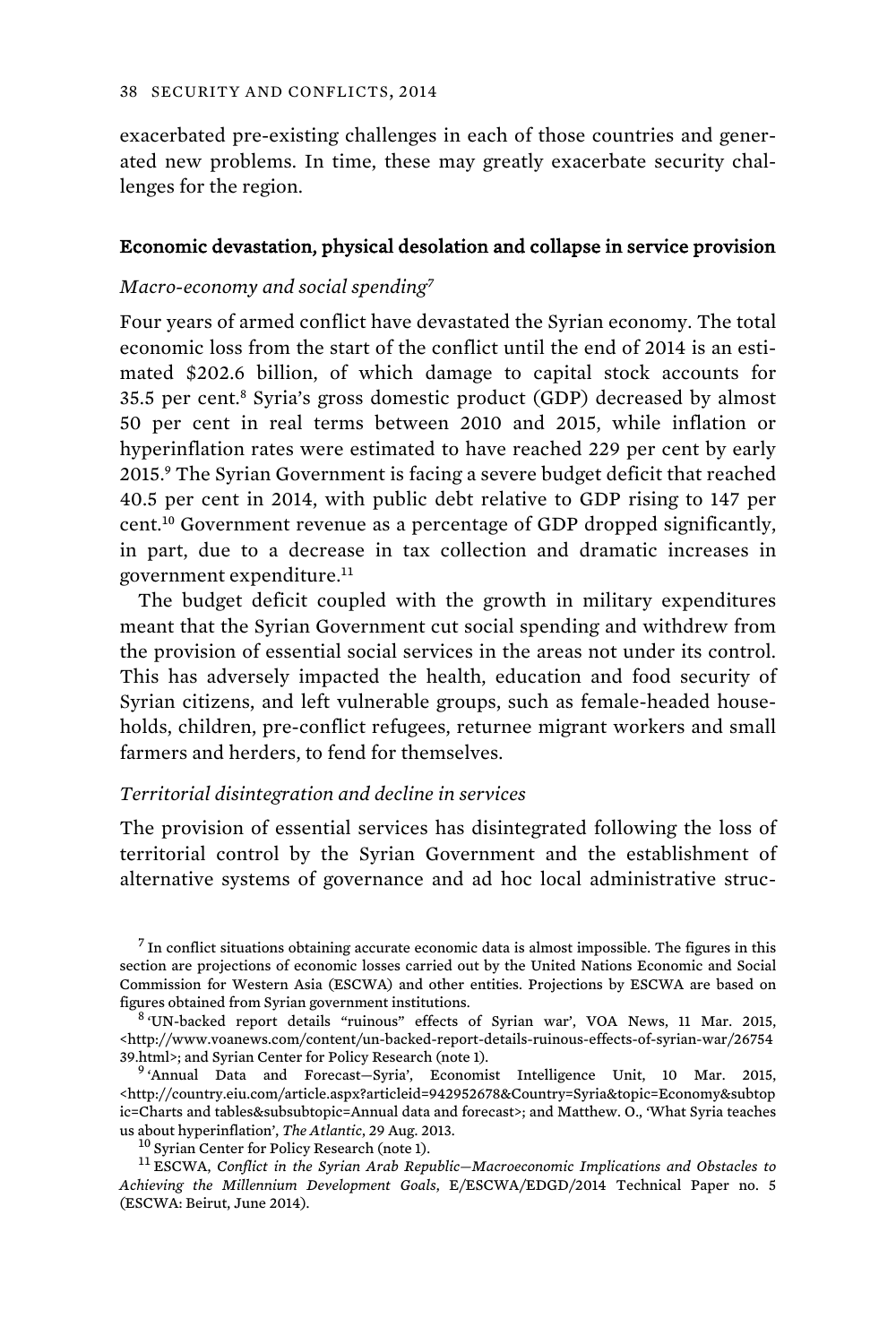tures in different parts of the country.<sup>12</sup> Access to education, medical services, clean water and electricity has become increasingly scarce and subject to the whims of governing entities. In IS-held territories, fighters have 'preferential treatment' and monopolize hospitals at the expense of civilians. The intense reforms of key sectors undertaken in IS-held areas, including changes to educational and health care systems, will have lasting consequences for many Syrians.<sup>13</sup>

### *Infrastructural damage*

The scale of infrastructural damage resulting from this conflict amplifies the impact of reduced and fragmented social services. Around 1.2 million houses have been severely damaged or destroyed. In addition, Syrian Government forces are reported to have razed around 145 hectares of land between 2012 and 2013.<sup>14</sup> Damage to water networks means that close to 11.6 million people need urgent access to clean water and sanitation. An estimated 50 per cent of Syria's hospitals are either destroyed or damaged, and around a quarter of schools are non-functional due to destruction or use for other purposes, including collective shelter for displaced families. Electricity networks have also sustained considerable damage, with reports indicating that 83 per cent of Syria is without light.<sup>15</sup> Estimated losses due to this destruction of entire cities, health and education facilities, roads, and electricity and water systems are thought to have reached billions of US dollars, and the cost of reconstruction rises daily.<sup>16</sup>

#### *Population displacement, and informal settlements and economies*

Against the background of a crippled infrastructure and wide-scale internal population movement away from conflict zones, informal economies and settlements have expanded exponentially. Conditions that have enabled the growth of informal economies include: (*a*) the depreciation of the Syrian pound against the dollar; (*b*) the significant decrease in trade; and (*c*) the increase in war-related economic activity, including illicit trade in arms and contraband.

Informal settlements have developed as a direct result of the breakdown in law and order as well as the large-scale population displacements. By August 2014, the REACH Initiative had documented the existence of

 $12$  Caris et al. (note 6); and Centre for Humanitarian Dialogue (CHD) and Ministry of Foreign Affairs of Denmark, *Local Administration Structures in Opposition-Held Areas in Syria*, Research Report, (CHD: Lausanne, Apr. 2014).<br><sup>13</sup> Caris et al (note 6). <sup>14</sup> OCHA (note 3); and Human Rights Watch, *Razed to the Ground—Syria's Unlawful Neighbor-*

*hood Demolitions in 2012–2013*, (Human Rights Watch: Jan. 2014). There have not been any other

<sup>15</sup> Kelemen, M., 'Drawn-out Syrian civil war spawns a literal dark age', NPR, 12 Mar. 2015,  $^{\text{th}}$  //www.npr.org/2015/03/12/392432928/drawn-out-syrian-civil-war-spawns-a-literal-dark-age>.  $^{16}$  ESCWA (note 11).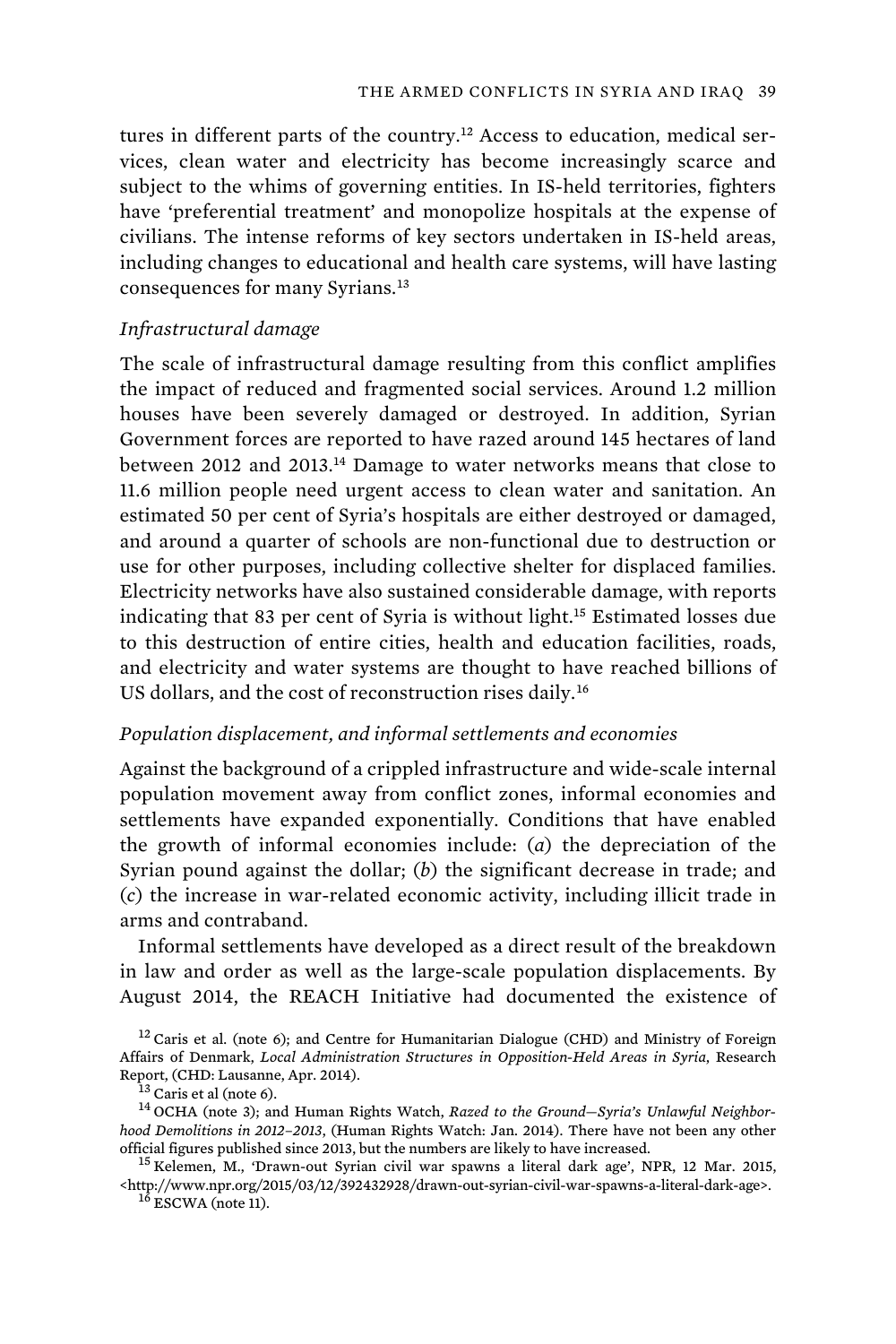62 informal settlements (amounting to more than 70 000 people) according to data collected from only 3 out of the 14 governorates in Syria.<sup>17</sup> The situation in informal settlements is noticeably more precarious than in formal refugee camps, as water sanitation, and health, housing and educational facilities are not monitored by UN agencies or other non-governmental organizations (NGOs). Around 48 per cent of informal settlements in Syria do not have access to functional latrines, while polluted drinking water means that residents are reliant on water brought in on trucks.<sup>18</sup>

### *Health care: a hostage to the conflict*

The conflict has had a major impact on health services, leading to a dramatic deterioration in the general health of Syrians. Different parties to the conflict, including the Syrian Government, have used access to health care (or the lack thereof) as a means to gain an advantage over their opponents. Both government and rebel forces have attacked hospitals and prevented care for the wounded.19 In addition, large numbers of health care professionals have fled the country.<sup>20</sup>

Together, these factors have rendered medical care precarious and in some cases inaccessible to large sectors of the Syrian population. The July 2012 anti-terrorism law further complicated the situation. This law, which renders illegal the provision of medical services to anyone considered to be working against Syria's interests, has made it difficult for members of the opposition to seek medical attention, even if they are non-combatants.<sup>21</sup> This is also a direct contravention of the 1949 Geneva Convention.<sup>22</sup>

### *Challenges for humanitarian aid*

The provision of aid to Syrian civilians is a considerable challenge for the international community. In July 2014 the UN Security Council issued Resolution 2165 that authorizes UN agencies and partners to intervene across borders and conflict lines to ensure humanitarian assistance to

<sup>17</sup>REACH is a consortium created in 2010 that comprises 2 large international NGOs, ACTED and IMPACT, in partnership with the United Nations Operational Satellite Applications Programme (UNOSAT). The 62 informal settlements were located in the northern governorates of Aleppo, Al Hassakeh and Idleb. REACH Initiative, 'Regional assessment of displaced Syrians in informal settlements within Syria and neighbouring countries', Aug. 2014, <http://www.reach-initiative.org/ regional-assessment-of-displaced-syrians-in-informal-settlements-within-syria-and-neighbouring-

countries>.<br><sup>18</sup> REACH Initiative (note 17).<br><sup>19</sup> Baker, E. and Brown, W., *Doctors in the Crosshairs: Four Years of Attacks on Health Care in* 

*Syria*, (Physicians for Human Rights, Mar. 2015). <sup>20</sup> World Health Organization (WHO) 'Health impact of the crisis in the Syrian Arab Republic', [n. d.], <http://www.emro.who.int/emergency/eha-infocus/syria-sitrep.html>.

<sup>21</sup> Cambanis, T., 'Medical care is now a tool of war', *Boston Globe*, 1 Mar. 2014.<br><sup>22</sup> Brown, W., 'The war on health care in Syria', Physicians for Human Rights, 19 May 2014, <http://physiciansforhumanrights.org/blog/the-war-on-health-care-in-syria.html>. For details of the 1949 Geneva Convention and Additional Protocols see <https://www.icrc.org/applic/ihl/ ihl.nsf/vwTreaties1949.xsp>.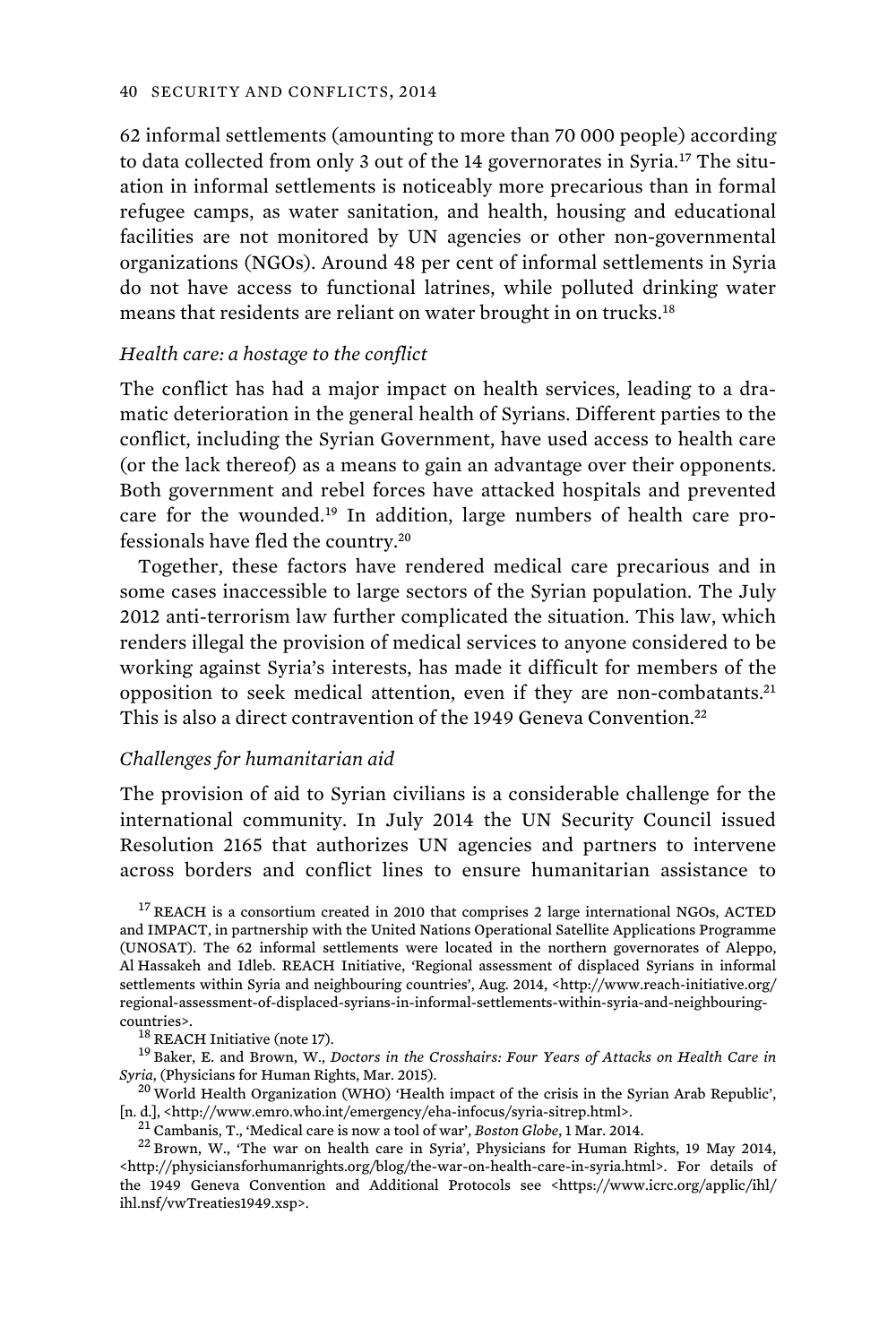internally displaced persons (IDPs) in Syria. The resolution has the goal of providing assistance to 10 million Syrians. The UN Security Council renewed the resolution in December 2014 for another 12 months.<sup>23</sup> This was considered a diplomatic breakthrough, given that all other negotiations on the crisis within the UN Security Council remain deadlocked by disagreements over a uniform Syria policy.

UN agencies have reported that 54 shipments of food assistance (as at early January 2015) have been delivered to about 596 000 people; a fraction of what the resolutions had intended to achieve.<sup>24</sup> Many areas, especially in the eastern parts of Syria, such as Darayya, Deir-ez-Zor, Ghouta and Yarmouk, remain inaccessible to the UN and its partners. Since many regions have been left to fend for themselves, and with no end to the conflict in sight, the humanitarian and socio-economic toll of the crisis is likely to increase. The spill over of its effects into neighbouring countries could also further destabilize the Middle East.

### Reversal in development gains

The cumulative impact of the severe economic downturn, inflation, extensive damage to capital infrastructure and the substantial reduction in the provision of essential social services is a sharp reversal in many of the development gains previously enjoyed by Syrians. Today, Syrian citizens along with Palestinian and Iraqi refugees residing in Syria are facing an increasing number of challenges, including growing poverty, declining employment, heightened food insecurity and dwindling access to both health care and education.

### *Growing poverty, a starving populace and a lower average life expectancy*

Perhaps one of the most shocking images of the devastation wrought on Syrians by this conflict is that of inhabitants from the Palestinian Yarmouk camp standing en masse amid the ruins of their homes waiting for bread rations. Among them were many who showed clear signs of starvation. Reports indicated that a number of women in the camp had died in childbirth due to lack of medicine and that many children were gravely ill or had died as a result of malnutrition.<sup>25</sup> Similar scenes of devastation have emerged from multiple cities across Syria, including Hama and Homs.

Based on data from early 2015 more than four out of every five Syrians now live in poverty, with 30 per cent of the population unable to provide

 $^{23}$  UN Security Council Resolution 2165, 14 July 2014; and UN Security Council Resolution 2191, 17 Dec. 2014.<br><sup>24</sup> United Nations, Security Council, Implementation of Security Council resolutions 2139 (2014),

<sup>2165 (2014)</sup> and 2191 (2014), Report of the Secretary-General,  $S/2015/48$ , 22 Jan. 2015.<br><sup>25</sup> Gordts, E., 'Caught between ISIS and Assad, a Palestinian refugee camp is starving to death',

*Huffington Post*, 9 Apr. 2015.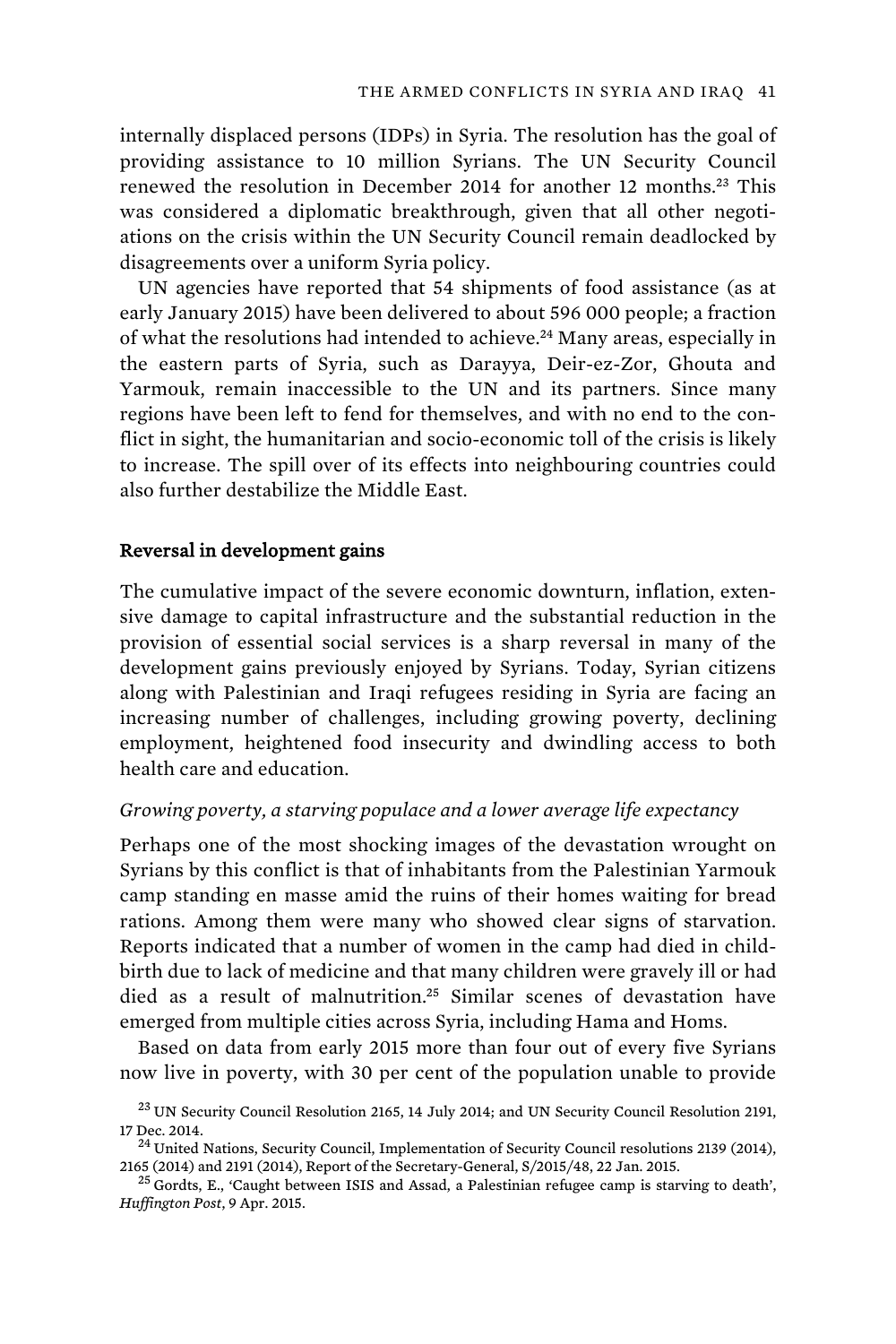the basic means for survival.<sup>26</sup> Such levels of abject poverty are even more marked in rural areas, such as Deir-ez-Zor and Idlib, where poverty rates reached around 85 per cent and 79 per cent of the local population, respectively.<sup>27</sup>

Another key effect of the conflict is a dramatic rise in food insecurity. Estimates suggest that around 6.3 million Syrians are highly vulnerable to food insecurity, while 1 in 10 Syrian children suffer from malnutrition.<sup>28</sup> The issue of food insecurity is central to whether Syrian civilians choose to remain in place (even when under the despotic rule of IS) or decide to flee (even when in zones that are relatively free of conflict).<sup>29</sup>

In this context, it is no surprise that the life expectancy of the average Syrian has reduced by 20 years, dropping from 77.9 to 55.4 years.<sup>30</sup> Deaths from diseases previously thought to have been eradicated are also being reported, while care provision for chronic diseases continues to deteriorate. Women and children have been worst affected by the severe cuts to essential services, with a notable increase in unsafe child deliveries and a dramatic decline in the rate of vaccinations: from 90 per cent in 2009 to 45 per cent in 2013.<sup>31</sup>

#### *Education, unemployment and the youth*

By mid-2014 estimates indicated that around 54 per cent of Syrians were unemployed, while youth unemployment had reached 62 per cent.<sup>32</sup> As the conflict persists unemployment levels are likely to rise.

In early 2014 the UN Children's Fund (UNICEF) reported that around 2.3 million children in Syria are out of school, while primary education rates were estimated to be 50 per cent, a new low for the region.<sup>33</sup> Changes implemented to educational curricula by the different militia factions have further undermined the quality of education for Syrian children.

<sup>26</sup>'Syria's war: 80% in poverty, life expectancy cut by 20 years, \$200bn lost', *The Guardian*, 12 Mar. 2015.<br><sup>27</sup> Abject poverty refers to individuals who are unable to access the basic food needs of their

households. In situations of conflict, the abject poor are especially vulnerable to hunger, malnutrition and even starvation. In mid-2014, the poverty gap—the means of estimating the intensity of poverty in a given location, by measuring the average shortfall of the total population from the poverty line—was estimated to be 11.9% at the national level, 13.6% in rural areas and 10.5% in urban

areas. ESCWA (note 11).<br> $^{28}$  United Nations, Food and Agriculture Organization, 'Executive Brief—Syria Crisis', Sep. 2014, %<http://www.fao.org/emergencies/resources/documents/syria-crisis/en/>.<br>  $^{29}$  Caris et al. (note 6).<br>  $^{30}$  Syrian Center for Policy Research (note 1).<br>  $^{31}$  OCHA (note 3).<br>  $^{32}$  ESCWA (note 11).<br>  $^{32}$  ESCWA (not

of three years of conflict in Syria', Mar. 2014. <http://www.unicef.org/publications/files/Under\_ Siege\_March\_2014.pdf>; and UNICEF, 'Regional Report on Out-of-School Children', Oct. 2014, <http://www.uis.unesco.org/Education/Documents/oosci-report-mena.pdf>.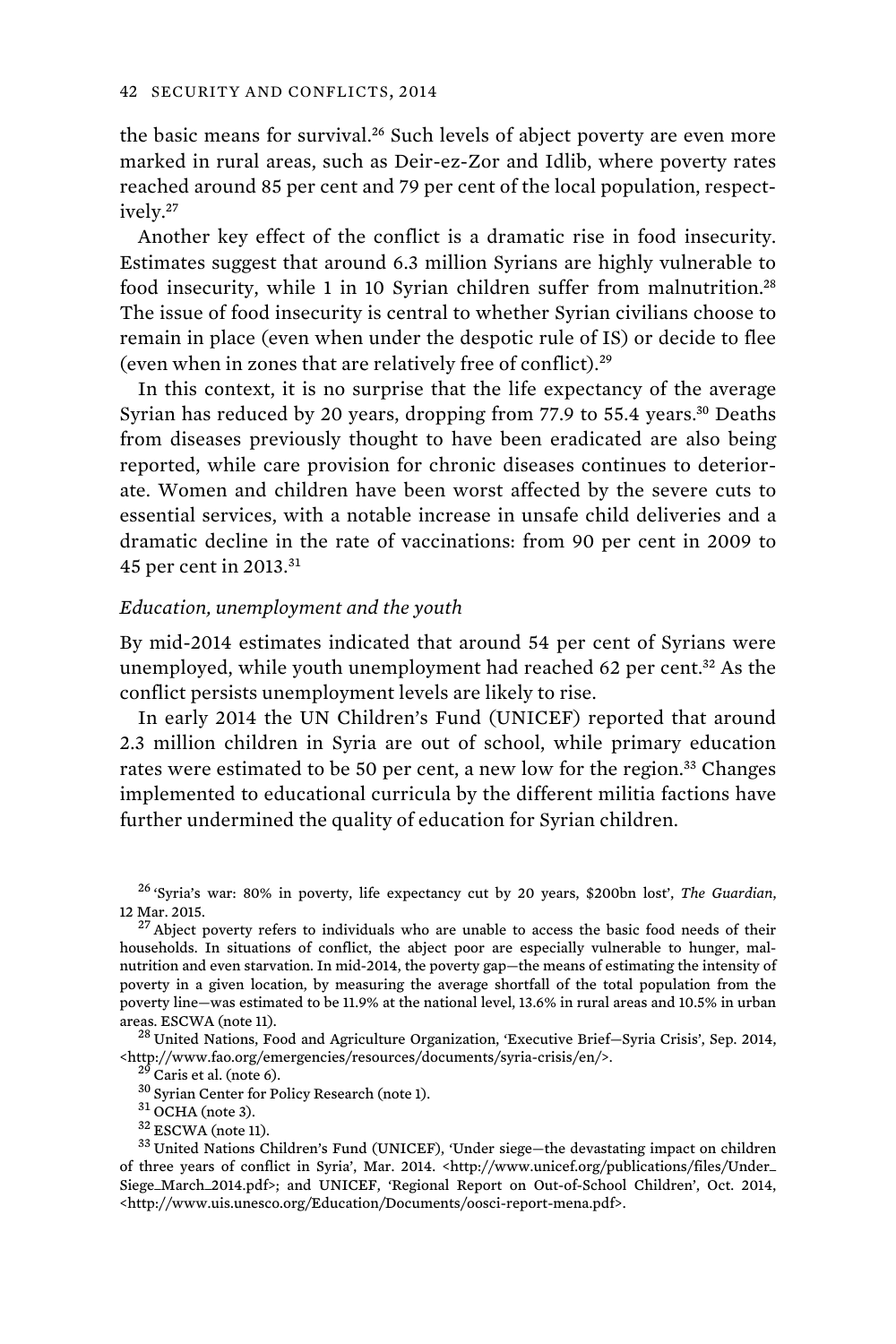These figures highlight the bleak future ahead for Syrian youth. This generation is growing up in the shadow of conflict and with relatively diminished skills for gainful employment or fending for themselves. Facing extreme socio-economic conditions and the impossibility of securing an income, Syrian youth are being driven to making difficult and life-altering choices, including joining militant groups.

### Regional repercussions: Syrian refugees in host countries

Close to 4 million Syrians, or one in eight of its population, have sought refuge outside the country, namely in neighbouring Jordan, Lebanon and Turkey. Syria has overtaken Afghanistan as the single biggest source of refugees in the world.<sup>34</sup> This outflow of people is having considerable region-wide repercussions.

Turkey currently hosts the largest number of Syrian refugees. However, Lebanon bears the biggest burden relative to its size, with the highest number (257) of refugees per 1000 inhabitants or established population.<sup>35</sup> Education, employment, food, health, shelter and water are all key concerns for Syrian refugees in Jordan, Lebanon and Turkey. However, the particular characteristics of each of these countries have also generated specific challenges for refugees and their host countries.

## *Between a rock and a hard place: Syrian refugees in Lebanon*

The estimated 1.2 million Syrian refugees, housed in 1700 different locations in Lebanon, face a number of unique challenges caused by three interlinked circumstances.<sup>36</sup> These are:  $(a)$  the wide dispersal of refugees due to the Lebanese Government's decision not to designate specific areas of residence or establish refugee camps; (*b*) the considerable shortfall in funding; and (*c*) expanding needs and security concerns due to an increasing inflow of refugees that now make up around one-fifth of Lebanon's total population. These circumstances also present three challenges for the Lebanese Government.

First, the widespread dispersion of the refugee population on Lebanese territory hinders aid agencies and the government from providing adequate assistance and other support. Housing the refugees, many of whom are living in poorly constructed tents, is a key element of these efforts.

<sup>&</sup>lt;sup>34</sup> Although not specified, this figure likely includes Palestinian refugees who fled their homes in 2 waves: in 1948, following the establishment of the state of Israel; and 1956, during the subsequent Arab–Israeli war. According to the United Nations Relief and Works Agency (UNRWA), around 450 000 Palestinian refugees live in camps across the country. A large number of Palestinian refugees living in Syria have also fled their homes to Lebanon. UNHCR, *Mid-Year Trends 2014*, (UNHCR: Geneva, 7 Jan. 2015). 35 UNHCR (note 34). 36 UNHCR (note 3).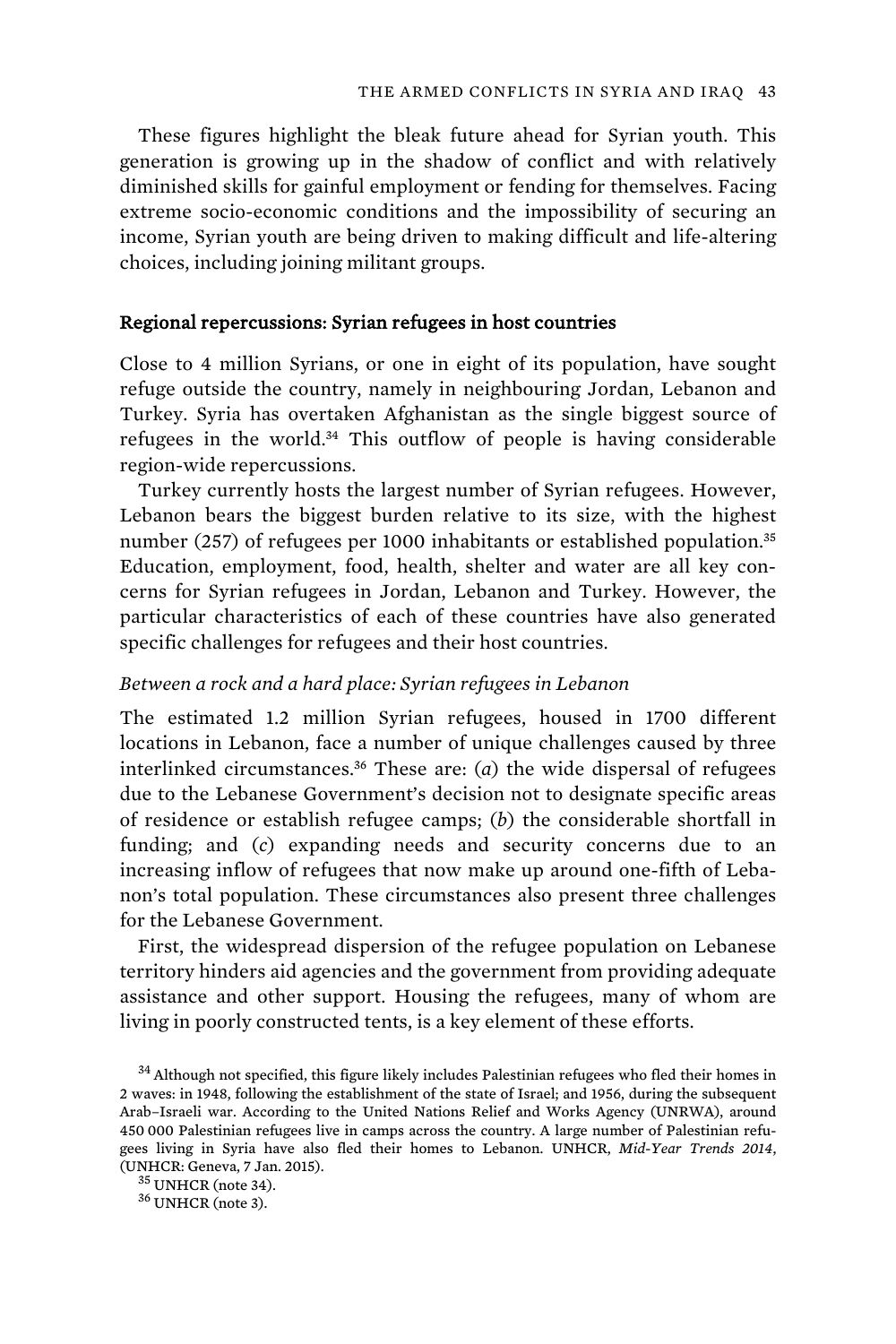Second, the shortfall in funding exacerbated by increasing pressure on an already weak and strained infrastructure, including schools and health facilities, has placed a considerable burden on the country's finances. Addressing this shortfall has become a central challenge for the government at a time of political uncertainty.

The third issue relates to rising security risks posed by the growing demands of Syrian refugees. Externally, the evolving conflict in Syria and its spill over into Lebanon, as well as the active involvement of Hezbollah on the side of Syrian government forces, has aggravated tensions among the Lebanese and Syrian populace, resulting in documented attacks against refugees. Internally, the focus placed on supporting refugees has, over time, become a source of resentment for host communities, many of which are located in Lebanon's most impoverished areas. UN organizations and Lebanese government institutions have sought to address this issue by reforming some of the existing aid programmes to include host communities.

Over half of Syrian refugees in Lebanon are living in insecure conditions, while 75 per cent are in poverty.<sup>37</sup> A law implemented by the Lebanese Government at the end of 2014 requiring refugees to pay an estimated \$200 per person every six months for residency permits is likely to complicate their lives further.<sup>38</sup> It places already impoverished refugees under even greater duress and may drive some further into the 'informal economy' at a time when informal employment in the country is at a relatively high level due to a slowdown in economic growth. Estimates suggest that Syrian labourers in Lebanon are earning significantly less than the minimum wage and 92 per cent of them are working informally without legal or social protection. Child labour is also publicly apparent.<sup>39</sup>

Syrian refugees in Lebanon also face challenges in the areas of education and health. Close to 30 000 Syrian children are estimated to be out of school and 88 000 enrolled in non-formal education that is not recognized by the government or other entities.<sup>40</sup> Like Syrians displaced within Syria, this places an entire future generation at risk.

A number of factors have an impact on the health of Syrian refugees in Lebanon. One such factor is the shortfall in funding to UN-related operations, which means that the UN Refugee Agency (UNHCR) has had to

<sup>37</sup>UNHCR, Syrian refugee crisis, inter-agency regional update, Mar. 2015, <http://data.unhcr. org/syrianrefugees/country.php?id=224>.<br><sup>38</sup> Dyke, J., 'Stranded Syrians at "serious risk" of losing refugee status in Lebanon', IRIN, 16 Mar.

<sup>2015, &</sup>lt;http://www.irinnews.org/report/101236/stranded-syrians-at-serious-risk-of-losing-refugeestatus-in-lebanon>.<br><sup>39</sup> International Labour Organization (ILO), 'Assessment of the impact of Syrian refugees in Leba-

non and their employment profile, 2013', 2014; and Dyke (note 38).  $^{40}$  UNHCR, 'Syrian refugee response in Lebanon: education update', 17 Oct. 2014, <http://data.

unhcr.org/syrianrefugees/download.php?id=7305>.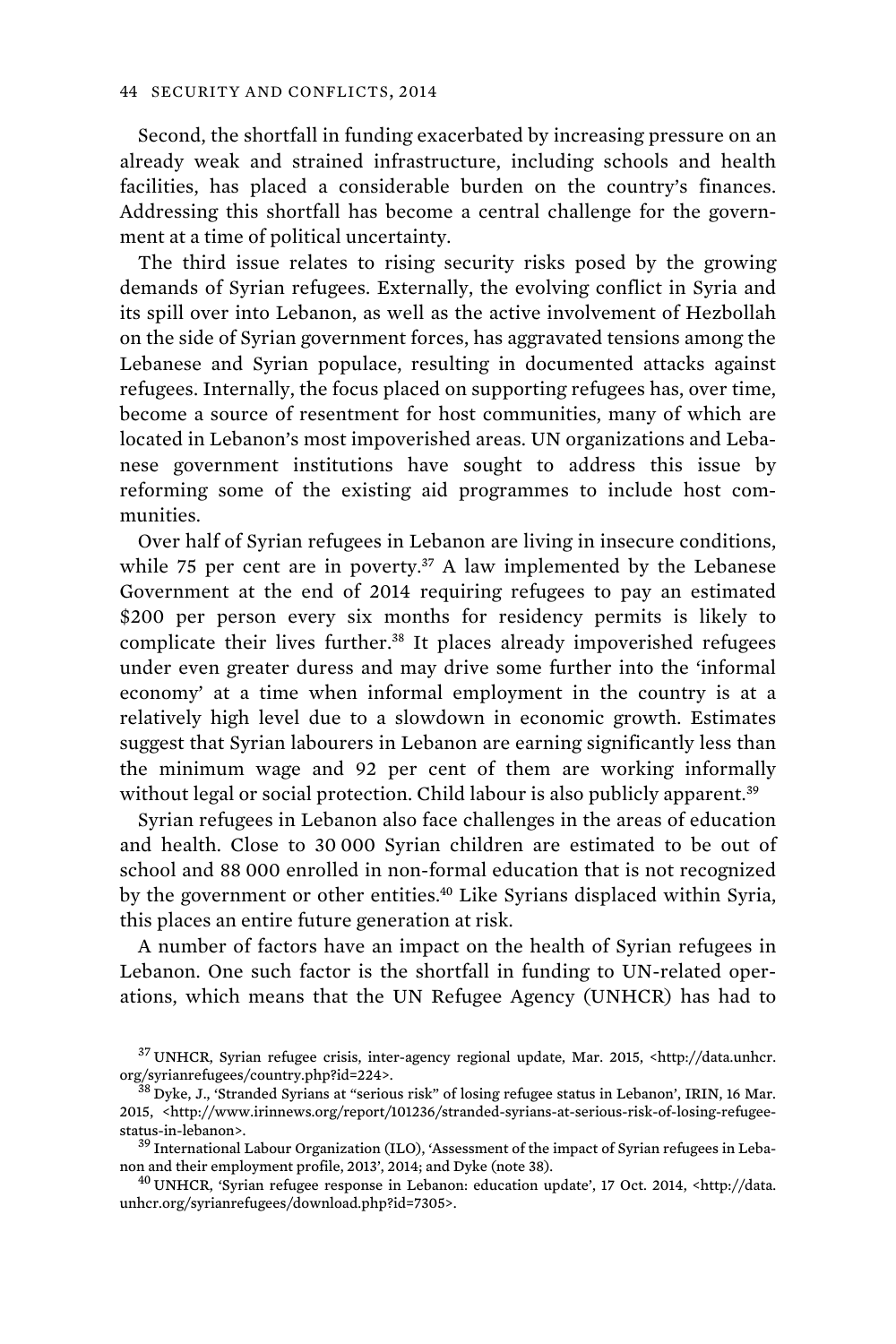prioritize primary health and emergency care, and implement very restrictive eligibility criteria for more complex procedures, including hospitalization. In cases where they do meet the criteria, refugees are still required to pay approximately 25 per cent of the total cost of the procedures, and for impoverished refugees this is often far beyond what they can afford. Refugees requiring long-term and expensive health care for chronic illnesses, and who cannot travel to Syria frequently for treatment, may end up with crippling debts. In some cases refugees have to choose between medical care and food or rent.<sup>41</sup>

### *Entrepreneurial spirit and survival mechanisms: Syrian refugees in Turkey*

By early 2015 the number of Syrian refugees living in Turkey was close to 1.7 million, more than one-third of whom come from Aleppo and the surrounding area. The majority live in cities close to the south and southeastern Syria–Turkey border, while around 225 000 are spread among a total of 23 refugee camps.<sup>42</sup>

Overall, the needs of Syrian refugees have been better served in Turkey than in other neighbouring countries. In 2013 the Turkish Government established a new agency mandated with the care of refugees and asylum seekers. In addition, the government has provided refugees with access to basic services such as preventive health care and education. Moreover, in view of mounting domestic needs for different kinds of labour, the government has facilitated the provision of work permits for Syrian refugees. The UN's World Food Programme (WFP) has also implemented an electronic food card programme that allows refugees to buy their food in shops in Turkey.

Many refugees have established new lives as part of a thriving business community. In 2014, Syrian refugees established 1112 companies, amounting to 26 per cent of all foreign firms founded in the country that year.<sup>43</sup>

However, despite these successes, a large percentage of Syrian refugees continue to face substantial challenges. The UN scaled back its food assistance to refugees in need in early 2015 due to a shortfall in funding.<sup>44</sup> Many refugees live in crowded conditions both inside and outside the camps. In addition, ethnic and sectarian tensions between residents and refugees vary

<sup>41</sup>Amnesty International, *Agonizing choices: Syrian refugees in need of health care in Lebanon*, Mde 18/001/2014 (Amnesty International: London, May 2014).<br> $$^{42}$  UNHCR (note 37).<br> $$^{43}$  'Syrians top investors in Turkish Start-ups', *Hürriyet Daily News*, 18 Jan. 2014.<br> $$^{43}$  'Syrians top investors in Turkish Star

Centre, 6 Mar. 2015, <http://www.un.org/apps/news/story.asp?NewsID=50264#.VPw0b2SUfpA>.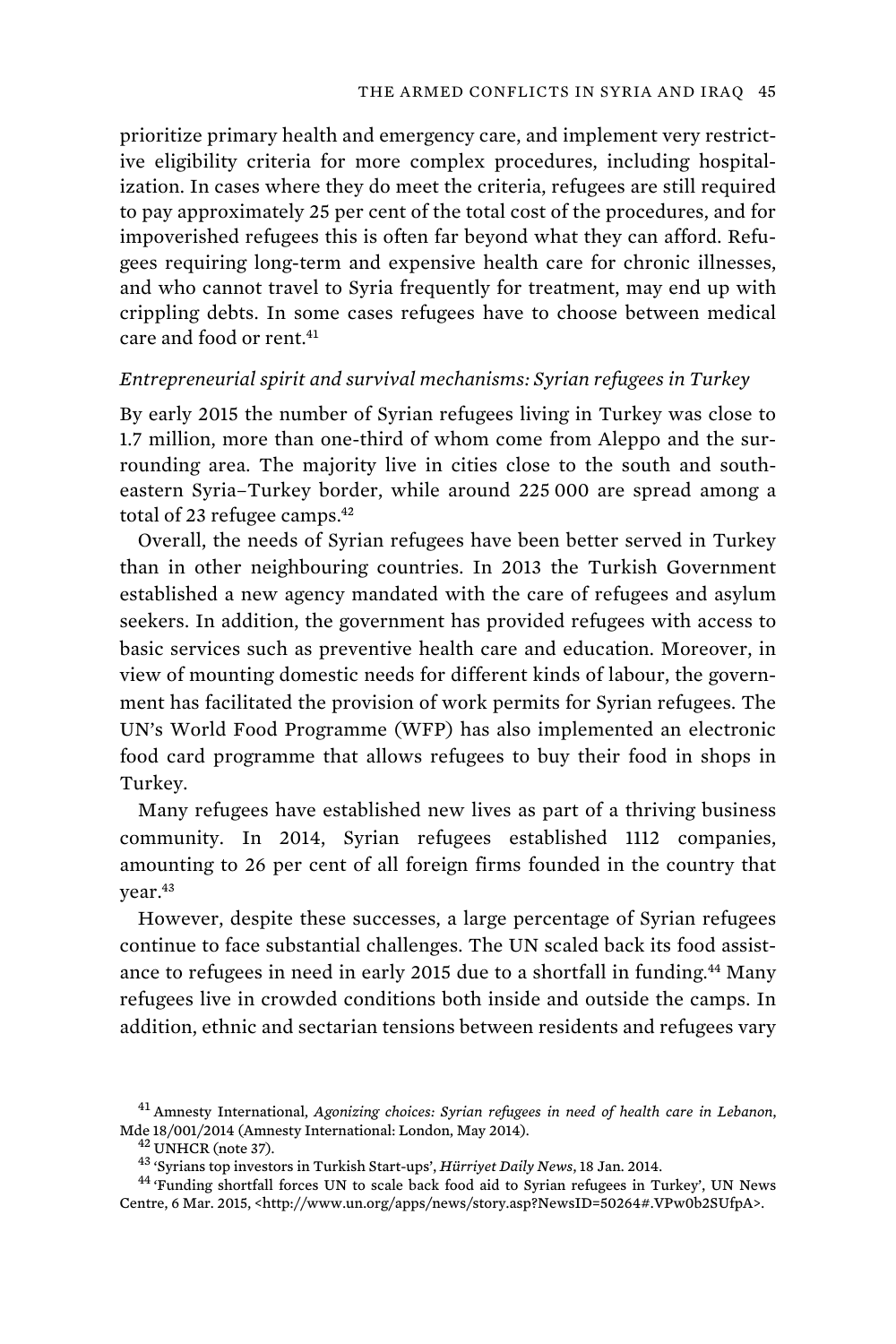depending on area and the composition of the local population.45 Such tensions could pave the way for violence in the future.

#### *Syrian refugees in Jordan*

The UNHCR reported in early 2015 that there are more than 620 000 Syrian refugees in Jordan. Approximately 84 per cent of this number live outside refugee camps in urban and rural areas across the country, while around 100 000 live in camps—the largest of which, the Zaatari camp, is fast evolving into a thriving 'city'.

Two-thirds of Syrian refugees in Jordan are living below the Jordanian poverty line of 68 Jordanian dinars (\$97) per person per month, and one in six refugee households lives on less than \$40 per person per month.<sup>46</sup> Many need to spend considerably more than what they earn to meet their basic needs and are having to rely on a number of alternative coping strategies, such as the use of savings or reliance on social networks of families and friends. In addition, 1 in 10 refugees resides in informal housing considered precarious and close to half (47 per cent) of refugees live in housing assessed as bad.<sup>47</sup> Particularly adverse coping mechanisms include the withdrawal of children from school in order to find work that will generate income for the family.

As in Turkey, Syrian refugees in Jordan have free access to public services including health and education. Access increased during 2014: 77 per cent of Syrian refugees had access to health care and 53 per cent of schoolaged children were enrolled in formal education.<sup>48</sup> However, the Jordanian Government's decision at the end of 2014 to require Syrian refugees to pay the same rate as uninsured Jordanians for health care will place additional burdens on already overstretched household incomes.<sup>49</sup> Furthermore, due to the prohibitive costs associated with obtaining work permits, the vast majority of refugees survive on irregular, informal employment as well as aid and humanitarian assistance provided by the UN and other international agencies. This is particularly the case for those living outside the camps. Like in Lebanon, the adverse conditions for Syrian refugees have aggravated pre-existing problems with unemployment, poverty, quality of basic services and infrastructure.

<sup>&</sup>lt;sup>45</sup> Malkin, N. and Danforth, N., 'Ghosts of the Future', Middle East Research and Information Project, 24 Oct. 2014, <http://www.merip.org/mero/mero102414>; and Krajeski, J., 'Taking refuge:<br>The Syrian refugees in Turkey', World Policy Journal, Summer 2012.

<sup>&</sup>lt;sup>46</sup> The sum of 68 Jordanian dollars per person per month is the minimum needed for survival, below which individuals cannot meet their basic needs of food and non-food items. UNHCR, 'Living in the shadows, Jordan home visit reports 2014', Jan. 2015, <http://data.unhcr.org/syrian refugees/country.php?id=107>.<br><sup>47</sup> Precarious settings include tents, caravans, basements and rooftops. UNHCR (note 466).<br><sup>48</sup> UNHCR (note 466).<br><sup>49</sup> Sherlock, R., 'Jordan repeals free medical aid for Syrian refugees', *T*